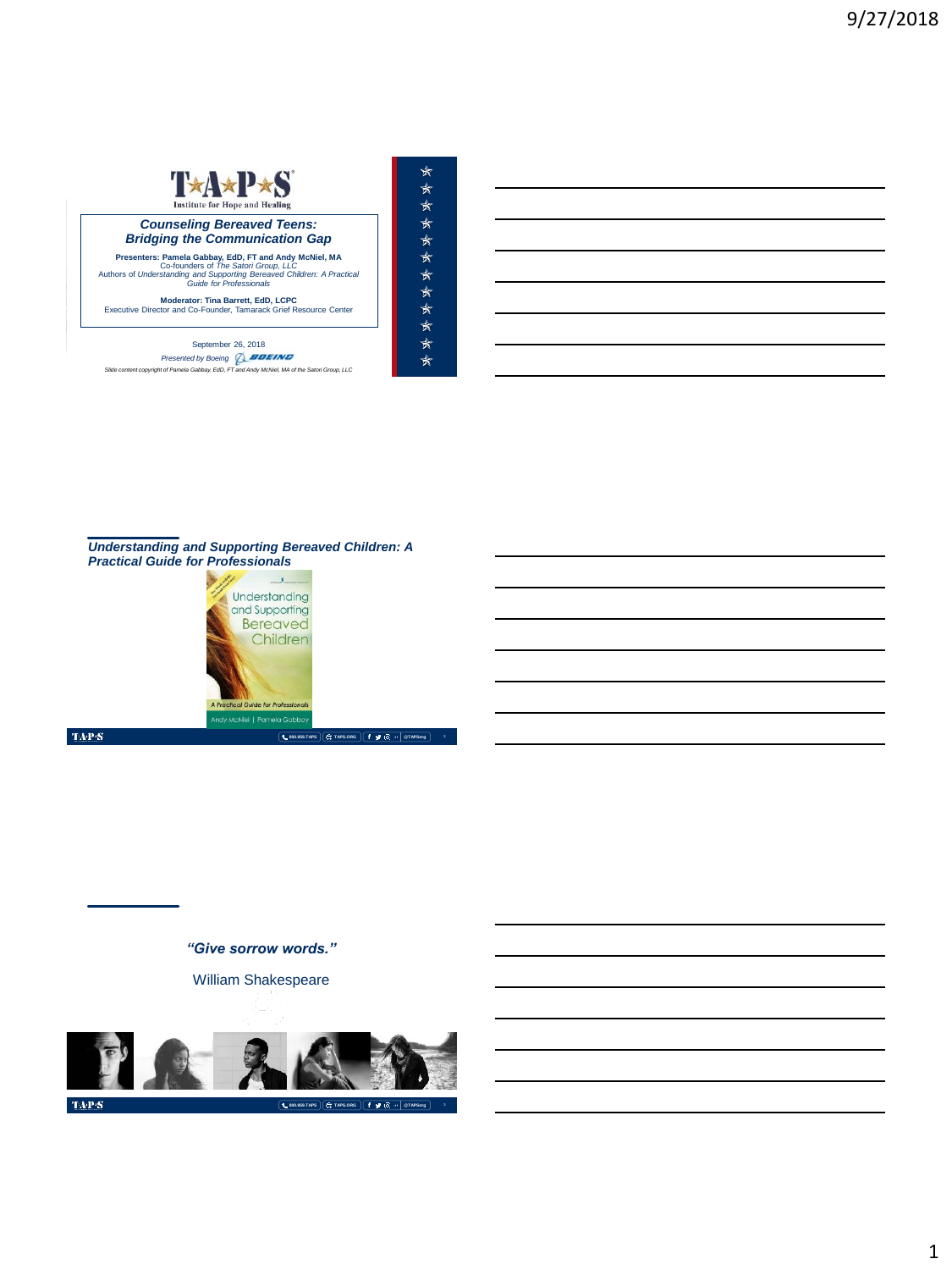## **Today's Teenagers: Post Millennials**

- Born 1997 or later
- Being raised by Generation X parents (mostly)
- Smartphone technology is a given
- Texting is a primary form of communication
- Reputation of "always on" technology

 $\langle \mathbf{T} \mathbf{A} \mathbf{P} \mathbf{S} \rangle$ 

**800.959.TAPS TAPS.ORG @TAPSorg 4**

### **Trends in Behavior and Mental Health**

- Grew up under "No Child Left Behind"
- Technology results in less face-to-face time with friends
- Increased levels of mental illness in adolescents
- "Slow life strategy" trending
- More caring for others
- Inclusive and concerned with social justice



**800.959.TAPS TAPS.ORG @TAPSorg**

 $\mathrm{TAP}S$ 

## **Factors that Promote Health**

- Healthy peer relationships
- Mutual trust
- Physical activity
- Connection with others a part from technology
- Clear expectations
- Accountability
- Positive affirmations of personality and preferences
- Positive relationship with the adults in their lives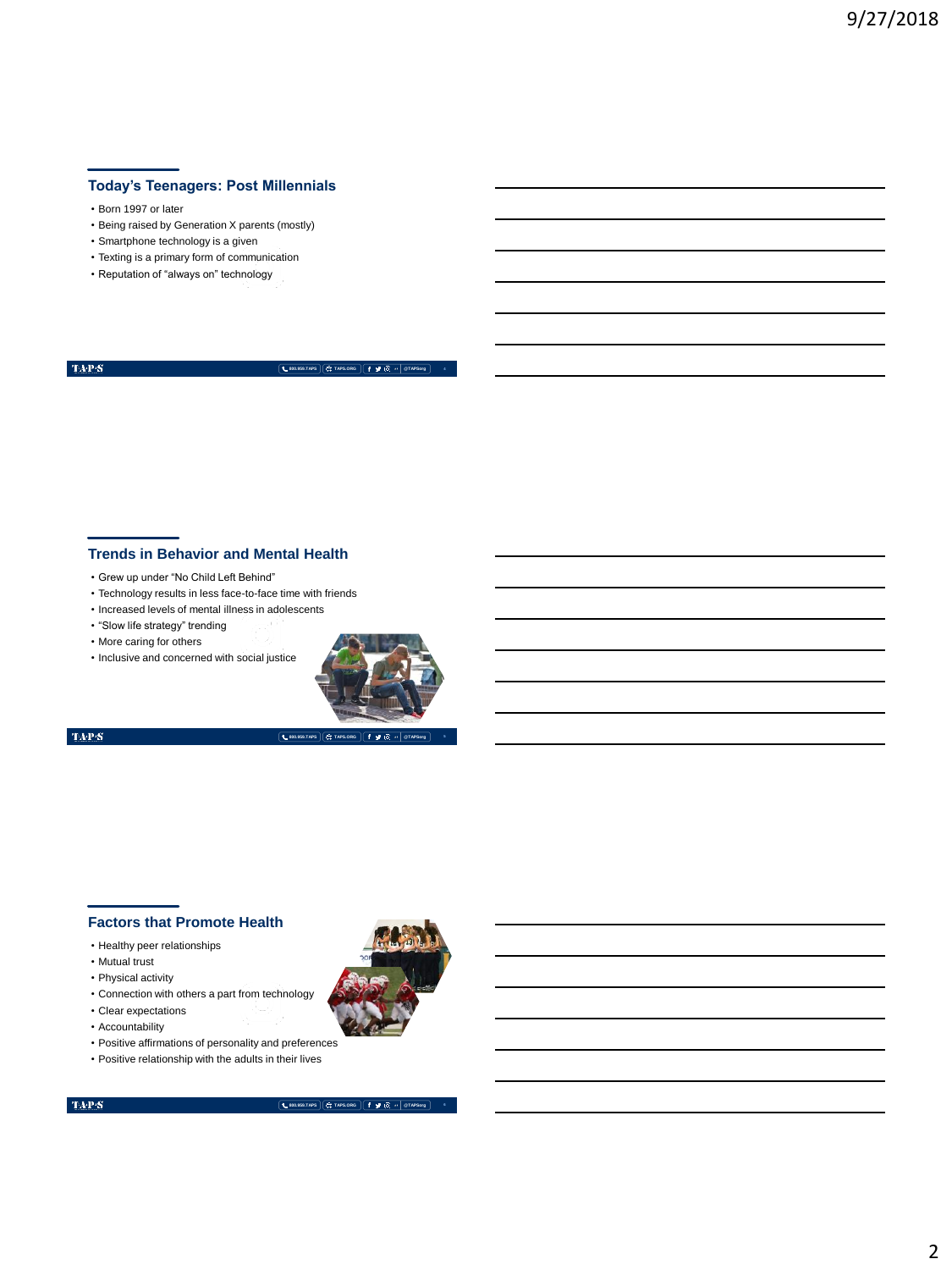### **Health in Bereaved Teens:**

The Critical Role of Communication

 $\mbox{TAPS}$ 

**800.959.TAPS**  $\left[\begin{array}{ccc} \leftarrow & \text{800.959.774PS} \end{array}\right]$ 

**Communication is more than talking**



 $\mathrm{TaP}\mathcal{S}$ 

**800.959.TAPS TAPS.ORG @TAPSorg**

One of the top factors that promotes health in teenagers after a death is:

**Being listened to and feeling understood**

 $\mbox{TAPS}$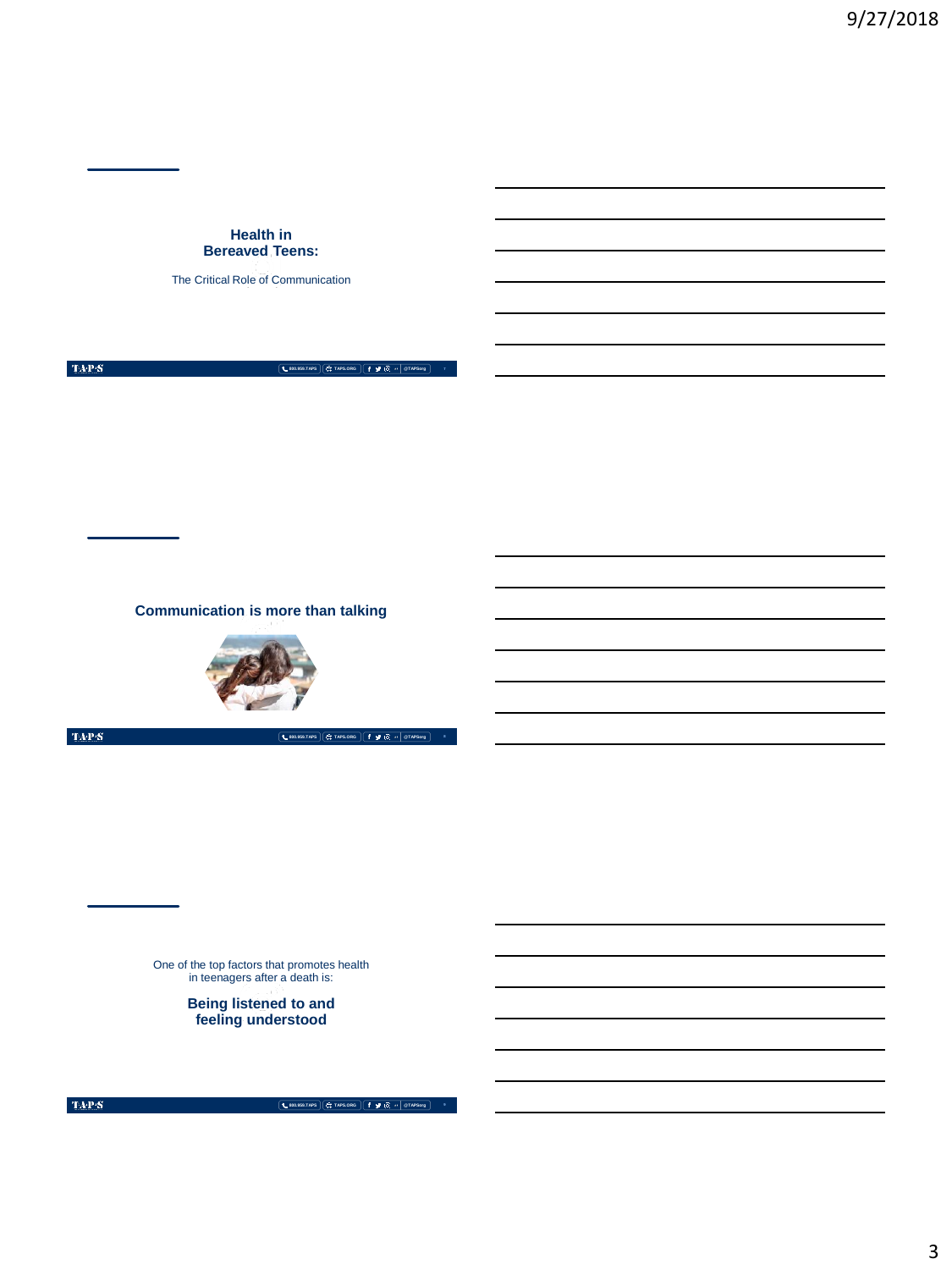## **Factors that Open Communication and Connection**

- Nurturing interaction: Demonstration of concern and caring
- Acceptance and inclusiveness: Feeling that others accept them unconditionally
- Mutual respect: For personality and opinions • Honesty and telling the truth
- Providing choices



## $\mathbf{TAP}\mathbf{S}$

**800.959.TAPS TAPS.ORG @TAPSorg**

### **Facilitating Communication and Building Rapport with Bereaved Teens**

- Set expectations and guidelines WITH them
- Make participation optional
- Listen without judgment
- Allow them to lead the conversation
- Show interest in what is important to them
- Incorporate music and technology

#### $\mathrm{TAP}S$

**800.959.TAPS TAPS.ORG @TAPSorg**

### **Special Considerations for Difficult Conversations with Bereaved Teens**

- Death notification
- After a death due to suicide
- After a death due to homicide
- After a death due to overdose
- After a death due to illness
- Considerations for military families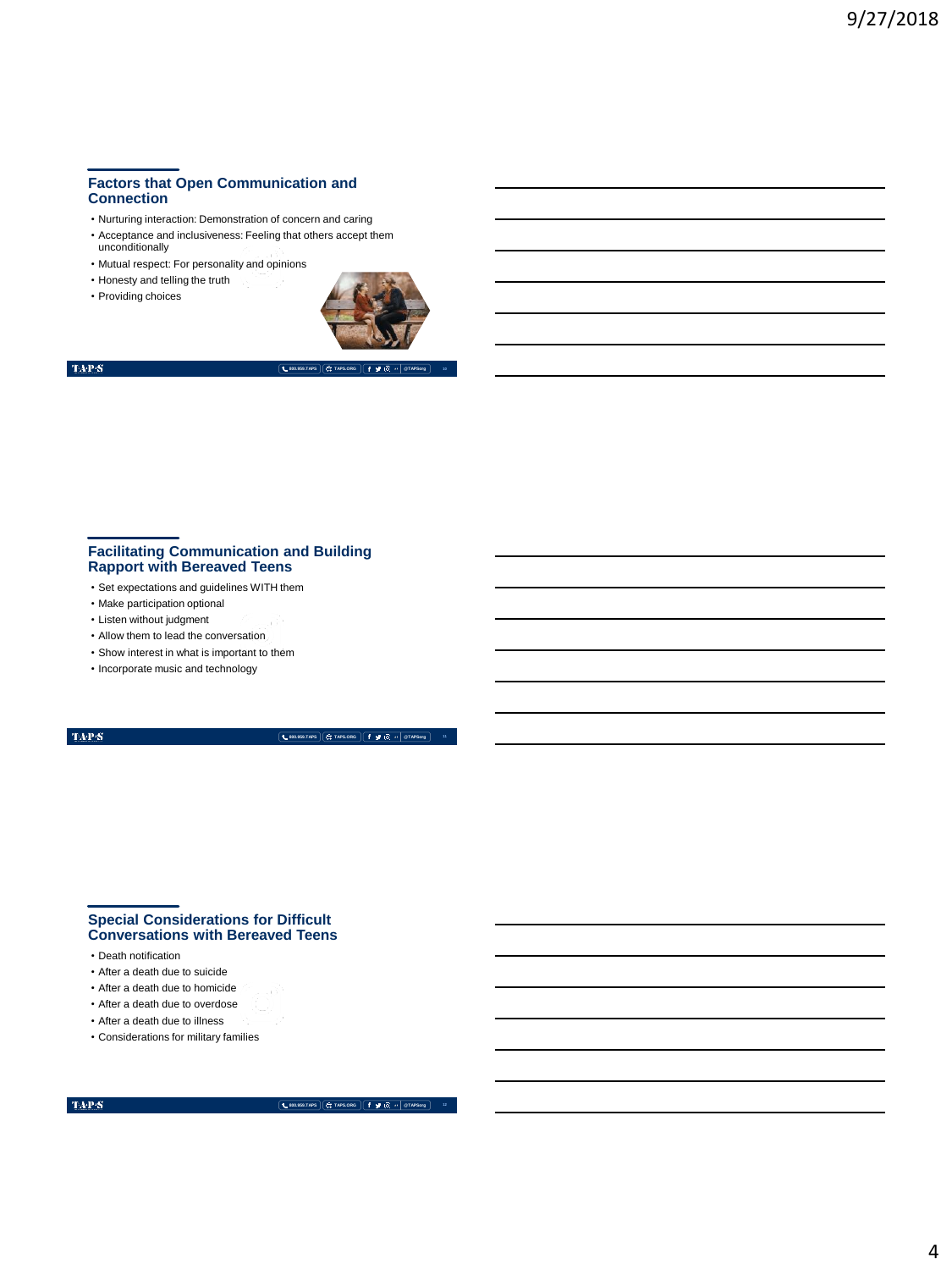### **Techniques for Helping Bereaved Families Relate to and Communicate with Each Other**

- Including family members in shared rituals
- Facilitating activity based family sessions
- Encouraging "teenager-led" family outings
- Helping families find activities that are of mutual interest
- Incorporating music and technology into family support sessions • Providing support groups for adults focused on sharing ideas for parenting and connecting with their teenagers

**800.959.TAPS TAPS.ORG @TAPSorg**



## **Meaning-Making**

- Search for meaning after a loss
- Narrative reconstruction
- Helps teens to adapt to their loss
- Incorporate new meaning into their lives



 $\mbox{TA-PS}$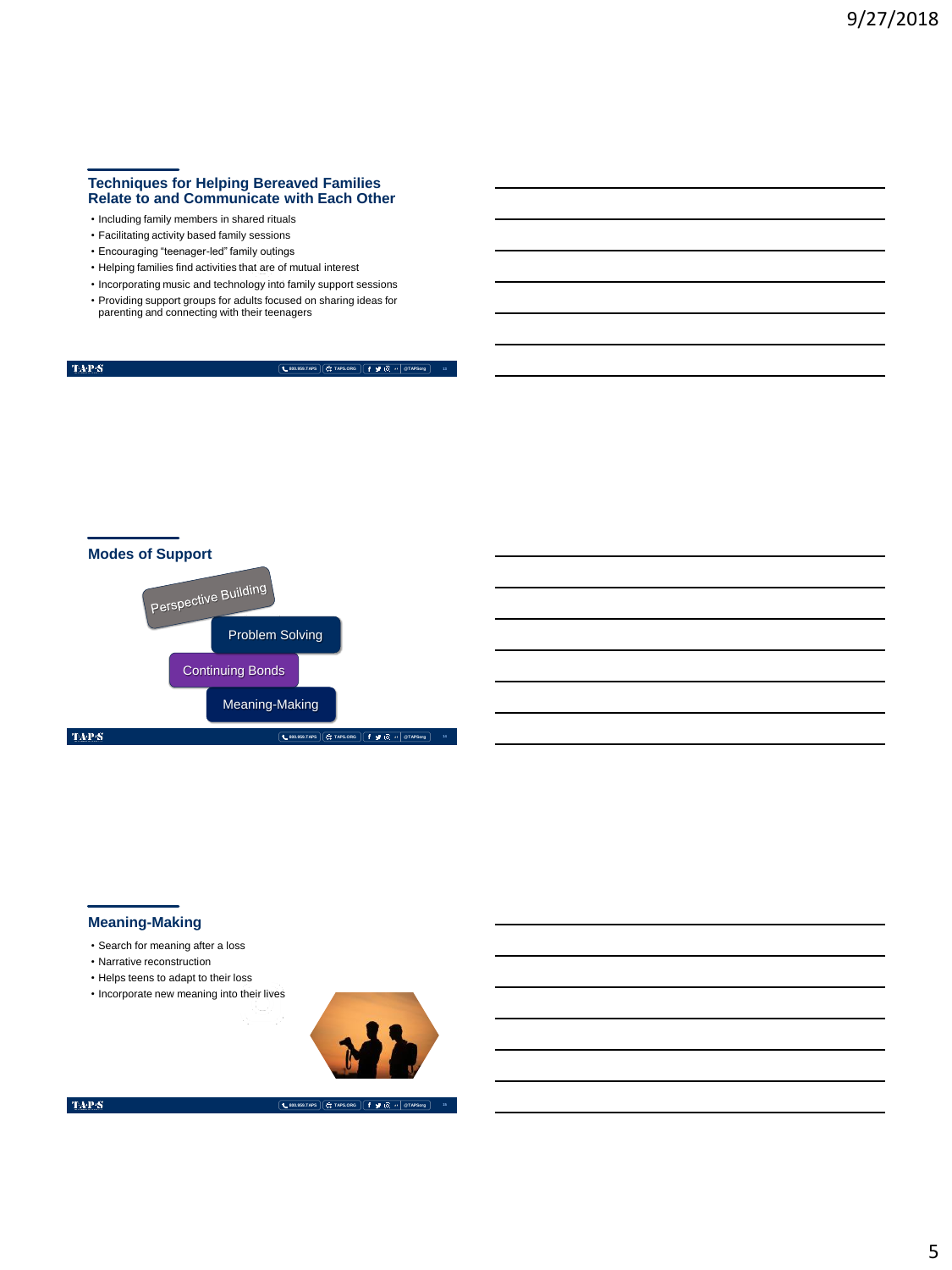## **Continuing Bonds**

- Helps teens to adjust to the loss of the relationship
- Teens redefine the relationship in light of their loss
- The relationship with the deceased continues through these connections



 $\langle \mathbf{T} \mathbf{A} \mathbf{P} \mathbf{S} \rangle$ 

**800.959.TAPS TAPS.ORG @TAPSorg**

### **Problem Solving**

- Practical model for problem solving
- Helps teens with examining options available to them
- Facilitates decision-making with teens

#### $\mathrm{TAP}S$

**800.959.TAPS TAPS.ORG @TAPSorg**

## **Perspective Building**

- Allows teens to process information about the loss from their point of view
- Allows teens to think about the loss from other points of view
- Allows teens to think about and incorporate new information into their existing schemas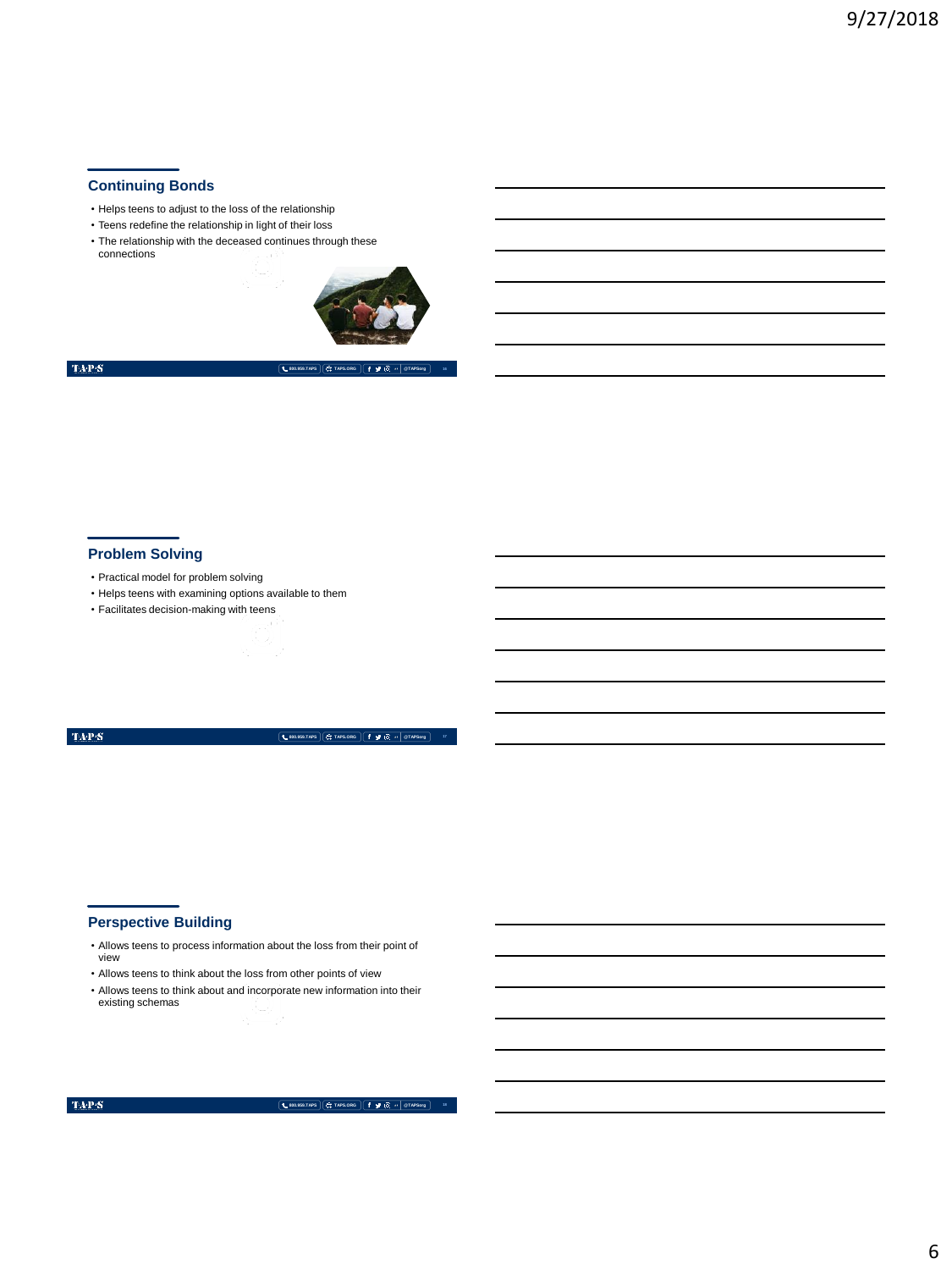**Activities for each Mode of Support**

 $\mbox{TA-PS}^-$ 

**800.959.TAPS TAPS.ORG @TAPSorg 19**

**Meaning-Making**

TAP:S **800.959.TAPS TAPS.ORG @TAPSorg 20**

**Expressive Arts**



 $\mbox{TA-PS}$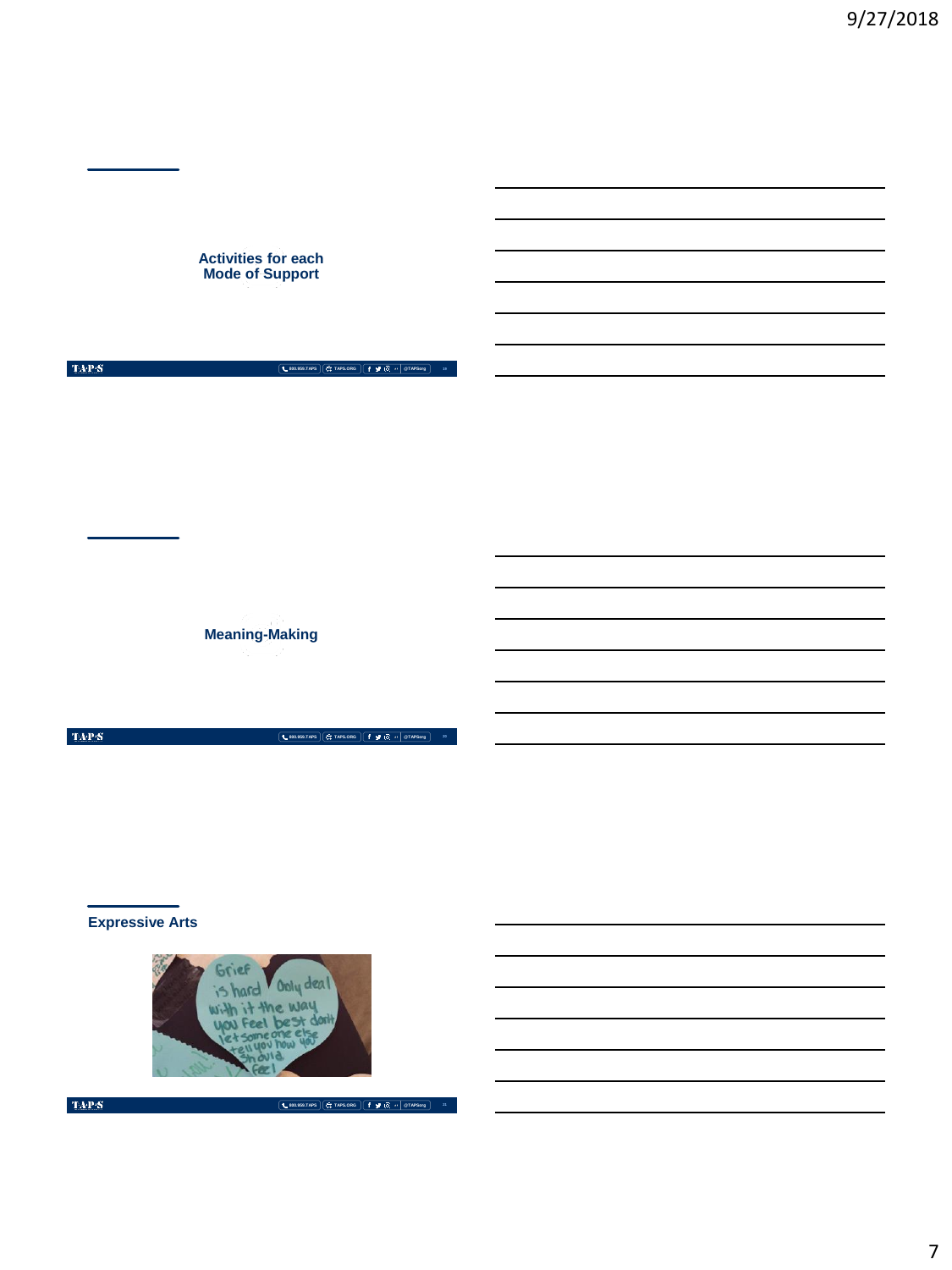# **Painting My Memories**



 $\langle \mathbf{T} \mathbf{A} \mathbf{P} \mathbf{S} \rangle$ 

**800.959.TAPS TAPS.ORG @TAPSorg 22**

**Continuing Bonds**

 $\langle \mathbf{T} \mathbf{A} \mathbf{P} \mathbf{S} \rangle$ 

**800.959.TAPS TAPS.ORG @TAPSorg**

Dese, dese Momma, Deser, deze Primma, <br>
2008, deze Primma, <br>
2008, deze Primma (1918) here for que un pay beaset for due the context space for<br>
1000 space primes for the context space for the space of the space of<br>
The space of the space o **Writing a Letter to/ From the Person Who Died** Foresse and always your beby I'll be... I love you  $\mbox{TAPS}$ **800.959.TAPS TAPS.ORG @TAPSorg 24**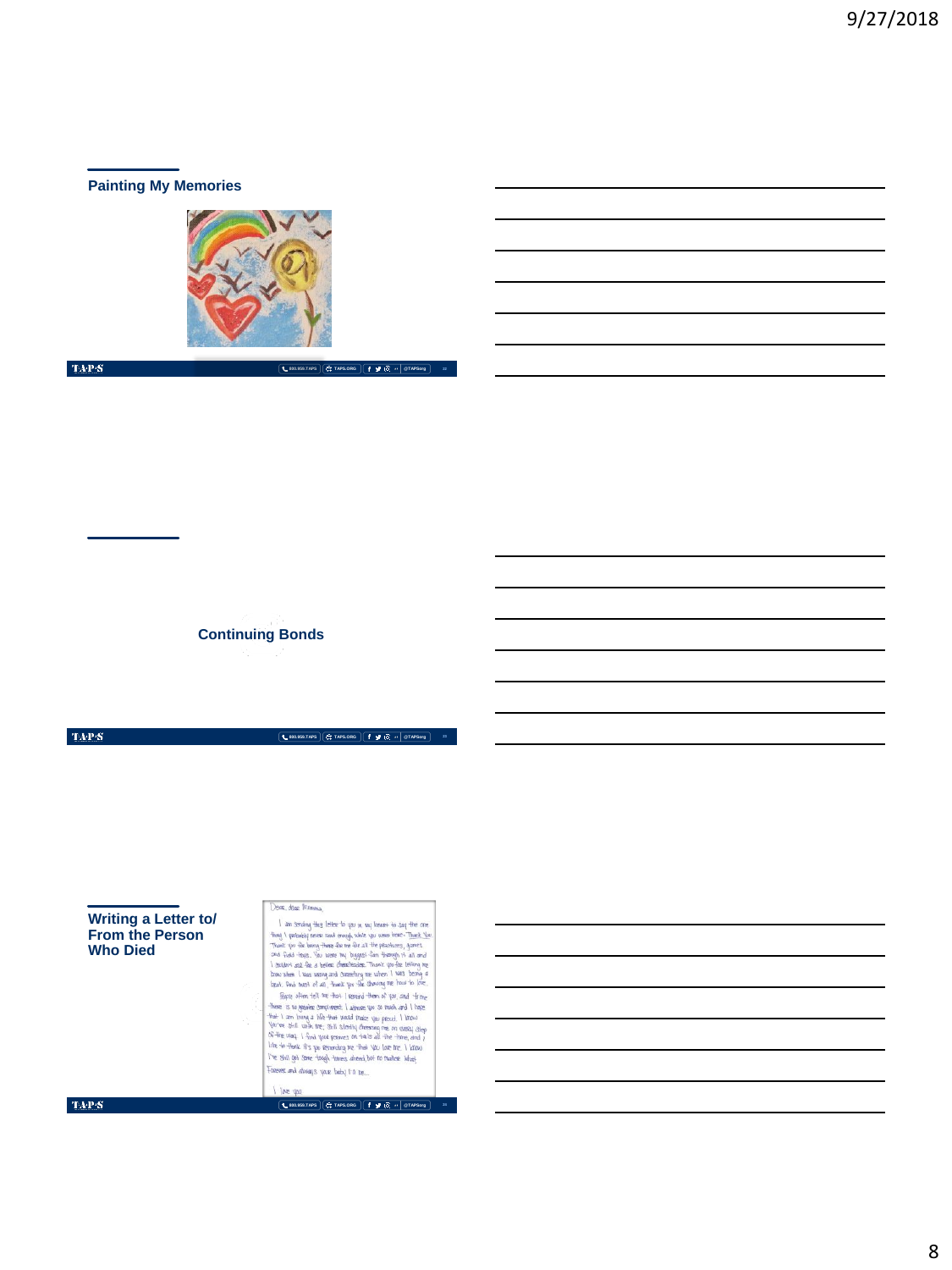# **Staying Connected**



## $\langle \ensuremath{\mathrm{TAP}}\xspace\ensuremath{\mathcal{S}}\xspace\rangle$

**800.959.TAPS TAPS.ORG @TAPSorg 25**

**800.959.TAPS TAPS.ORG @TAPSorg**

**Problem Solving**

 $\mbox{TaP}{S}$ 

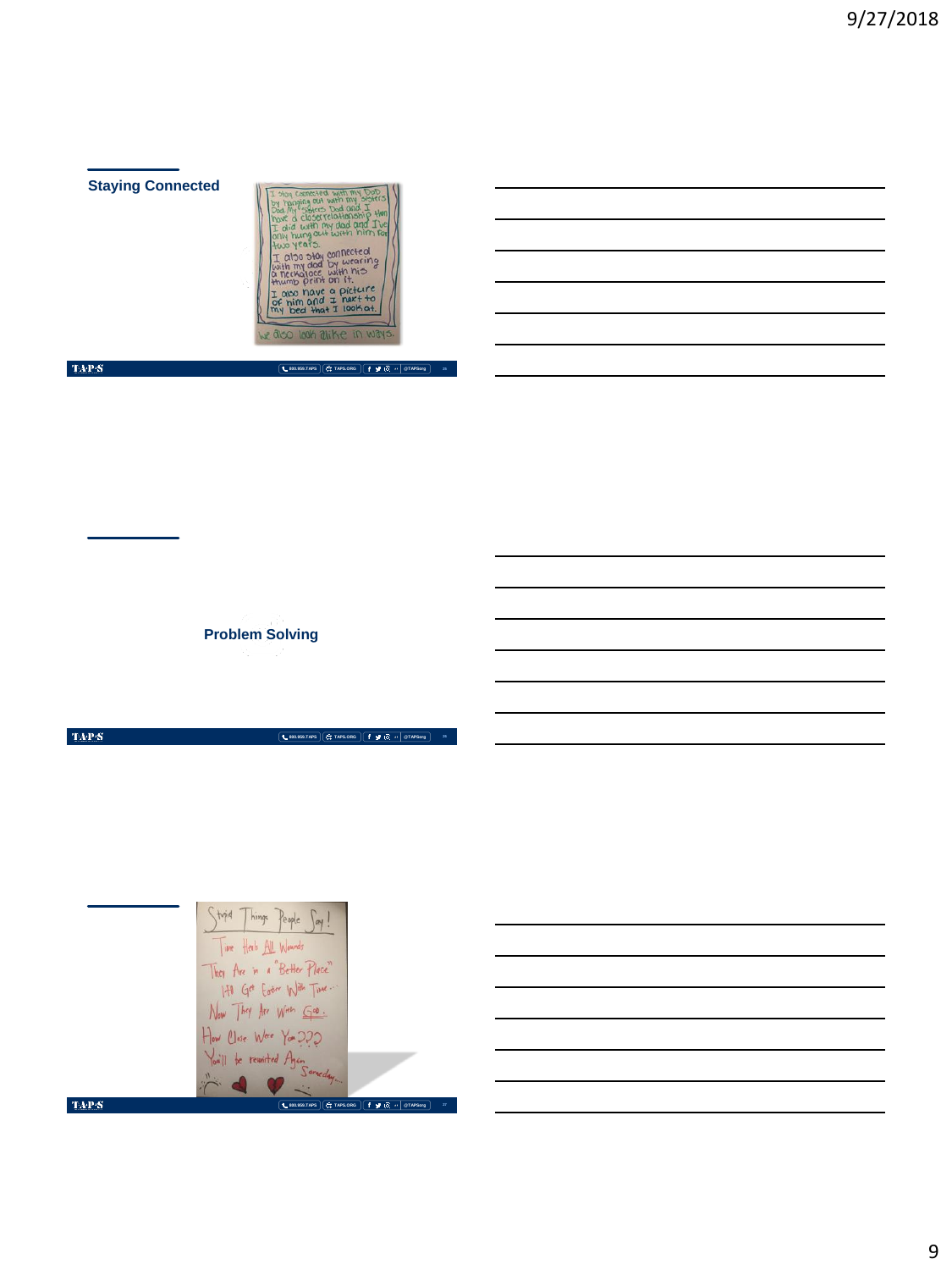**Mom Died… Not Sure What to Say**



 $\langle \ensuremath{\mathrm{TAP}}\xspace\ensuremath{\mathcal{S}}\xspace\rangle$ 

**800.959.TAPS TAPS.ORG @TAPSorg 28**

**Perspective Building**

 $\langle \ensuremath{\mathrm{TAPS}}\xspace \rangle$ 

**Walking in My Grief-Filled Shoes**



**800.959.TAPS TAPS.ORG @TAPSorg**

**29**

 $\langle \mathbf{T} \mathbf{A} \mathbf{P} \mathbf{S} \rangle$ 

10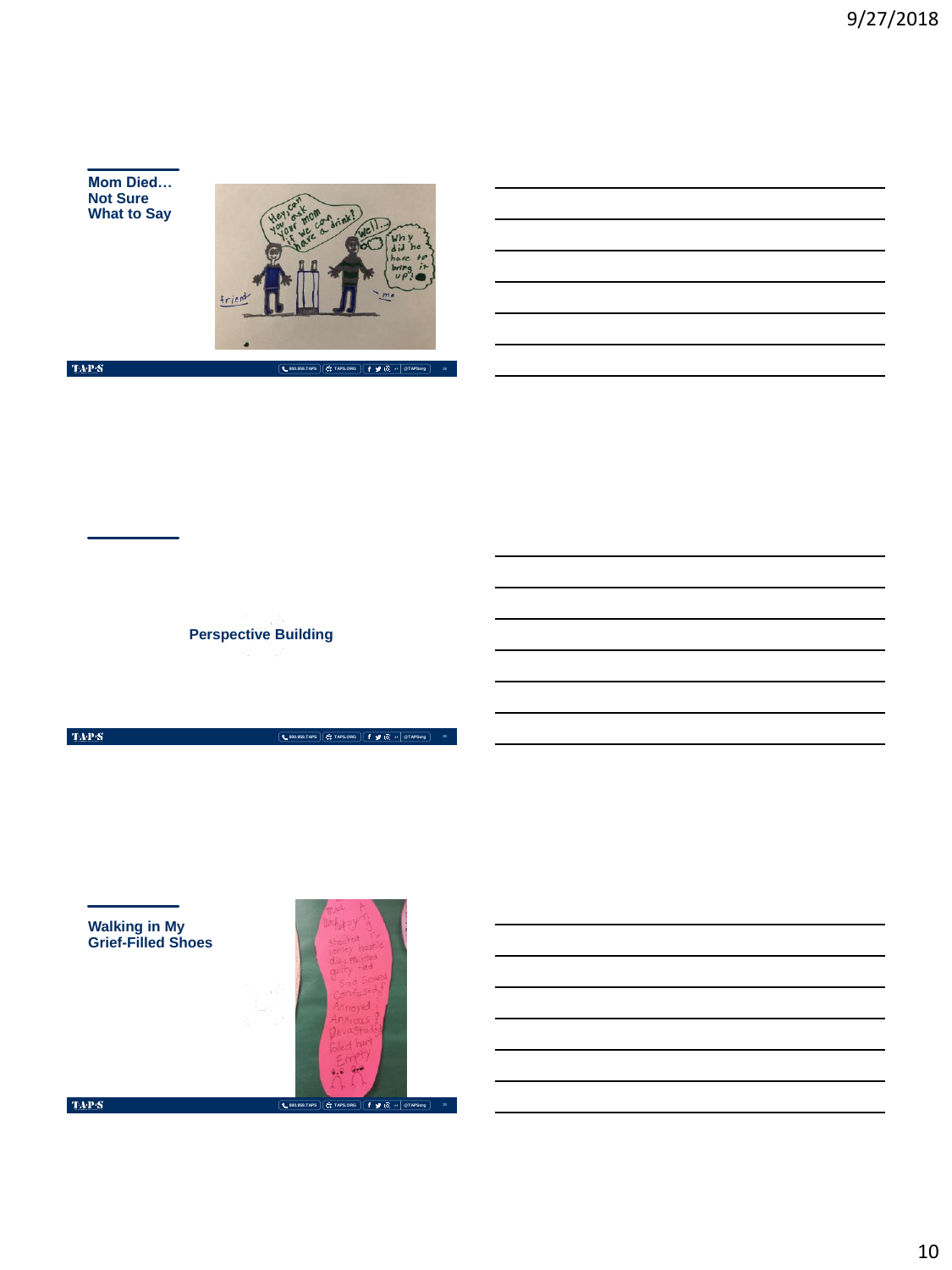### **What Grief Has Taught Me**

I have Learned that Life should not be

I have learned that life should not be<br>talked for granted. Reple should use their<br>units as best as they can.<br>That cerned that I an *not* alone<br>they got differently.<br>Thermal that the serious should not be<br>a meptime in the p

## $\langle \mathbf{T} \mathbf{A} \mathbf{P} \mathbf{S} \rangle$

**800.959.TAPS TAPS.ORG @TAPSorg**



## **Working with Bereaved Teens in Various Settings**

- Individual settings
- Group settings
- School settings
- Camp settings

### $\mbox{TAPS}$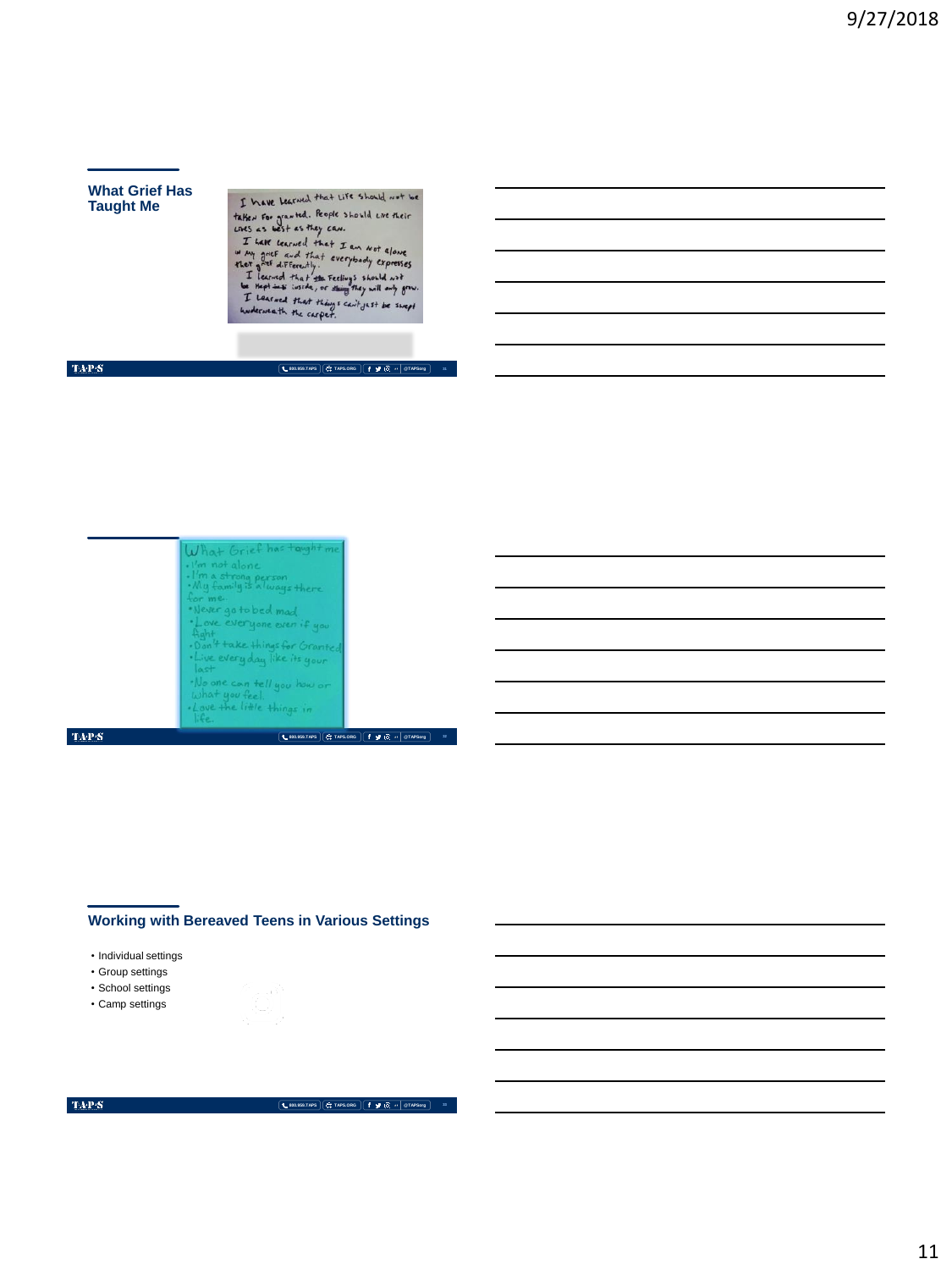## **Fostering Posttraumatic Growth**

- Emerges from grappling with the death
- A transformative process
- Different than resilience
- Opportunities for fostering PTG
	- Peer to peer support
	- Nationwide teen programs
	- Nationwide bereavement camps
	- Programs through TAPS

 $\mbox{TAPS}$ 

**800.959.TAPS TAPS.ORG @TAPSorg**

**The Role of Social Media**

 $\langle \mathbf{T} \mathbf{A} \mathbf{P} \mathbf{S} \rangle$ 

**800.959.TAPS TAPS.ORG @TAPSorg**

## **Questions?**



*Presenter* Pamela Gabbay, EdD, FT The Satori Group, LLC Pamela.Gabbay@TheSatoriGroup.org



*Presenter*<br>Andy McNiel, MA<br>The Satori Group, LLC<br>Andy.McNiel@TheSatoriGroup.org



Tina Barrett, EdD, LCPC Executive Director and Co-Founder, Tamarack Grief Resource Center

 $\langle \ensuremath{\text{TA-P-S}}\xspace \rangle$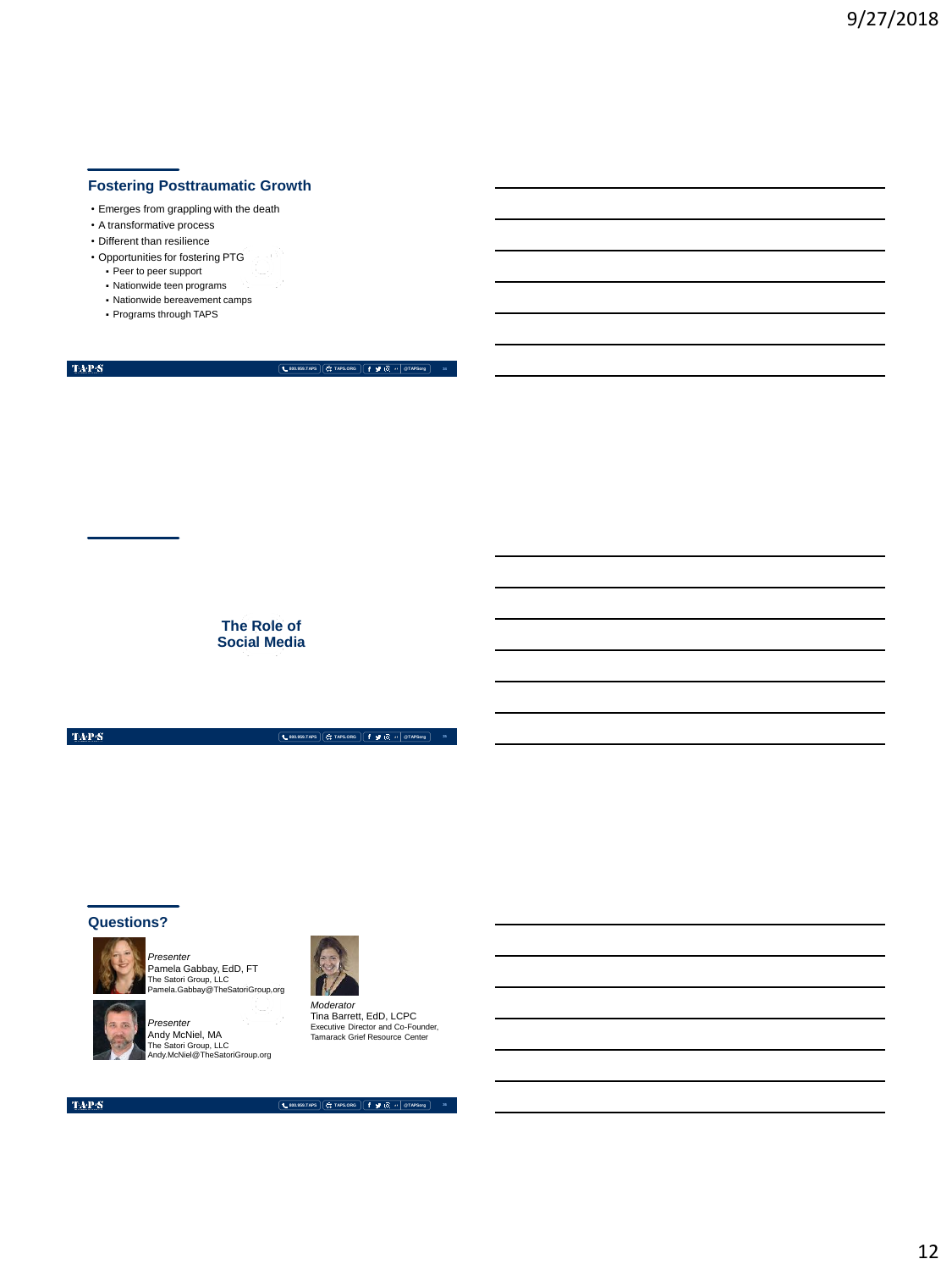#### **References**

Haine, R. A., Ayers, T. S., Sandler, I. N., & Wolchik, S. A. (2008). Evidence-based practices for parentally be children and their families. Professional Psychology: Research and Practice, 39, 113-121. McNiel, A. & Gabbay, P. (2018). Understanding and supporting bereaved children: A practical guide for profe New York, NY: Springer Publishing. McNiel, A., & Schuurman, D. L. (2016). Supporting grieving children. In B.P. Black, P.M. Wright, & R. Limbo (Eds.), Perinatal and pediatric bereavement (pp.327-343). New York, NY: Springer Publishing.

Miech, R. A., Johnston, L. D., & O'Mally, P. M. (2017). Monitoring the Future. Retrieved from [https://www.monitoringthefuture.org](https://www.monitoringthefuture.org/) Twenge, J. M. (2017). The I generation. New York, NY: Atria Books.

rden, J. W. (2009). Grief counseling and grief therapy. New York, NY: Springer Publi

 $\mathrm{TAP}S$ 

**800.959.TAPS TAPS.ORG @TAPSorg**

### **About the TAPS Institute for Hope and Healing**

The TAPS Institute for Hope and Healing®, through an alliance with HFA, serves as<br>a resource and training center, providing programs for both professionals working<br>in the field of grief and loss and the public. The TAPS In



TAP $\mathbf S$ 

**800.959.TAPS TAPS.ORG @TAPSorg**

### **Upcoming TAPS Institute Programs**

October 24 — *Handle with Care: Supporting Your Grieving Body, Mind and Spirit*

- **Held at TAPS Institute, Arlington, VA, 10:30 am – 3 pm ET** Presenters: **Heather Stang**, Author of *Mindfulness and Grief,*  TAPS Board of Advisors and **Min Krishnamurthy**, Nutritionist for
- Giant Food November 1 — *Accessing Comfort Care for Veterans and First Responders with Serious Illness*
	- **Live webinar, 12-1:30 pm ET**
	- Presenter: **Andrew Balafas**, Regional Veterans Community Liaison, VITAS Healthcare
- November 8 *Passed and Present: Keeping Memories of Loved Ones Alive*
	- **Live webinar, 12-1:30 pm ET** • Presenter: **Allison Gilbert***,* author of *Passed and Present: Keeping Memories of Loved Ones Alive*

 $\mbox{TA-PS}$